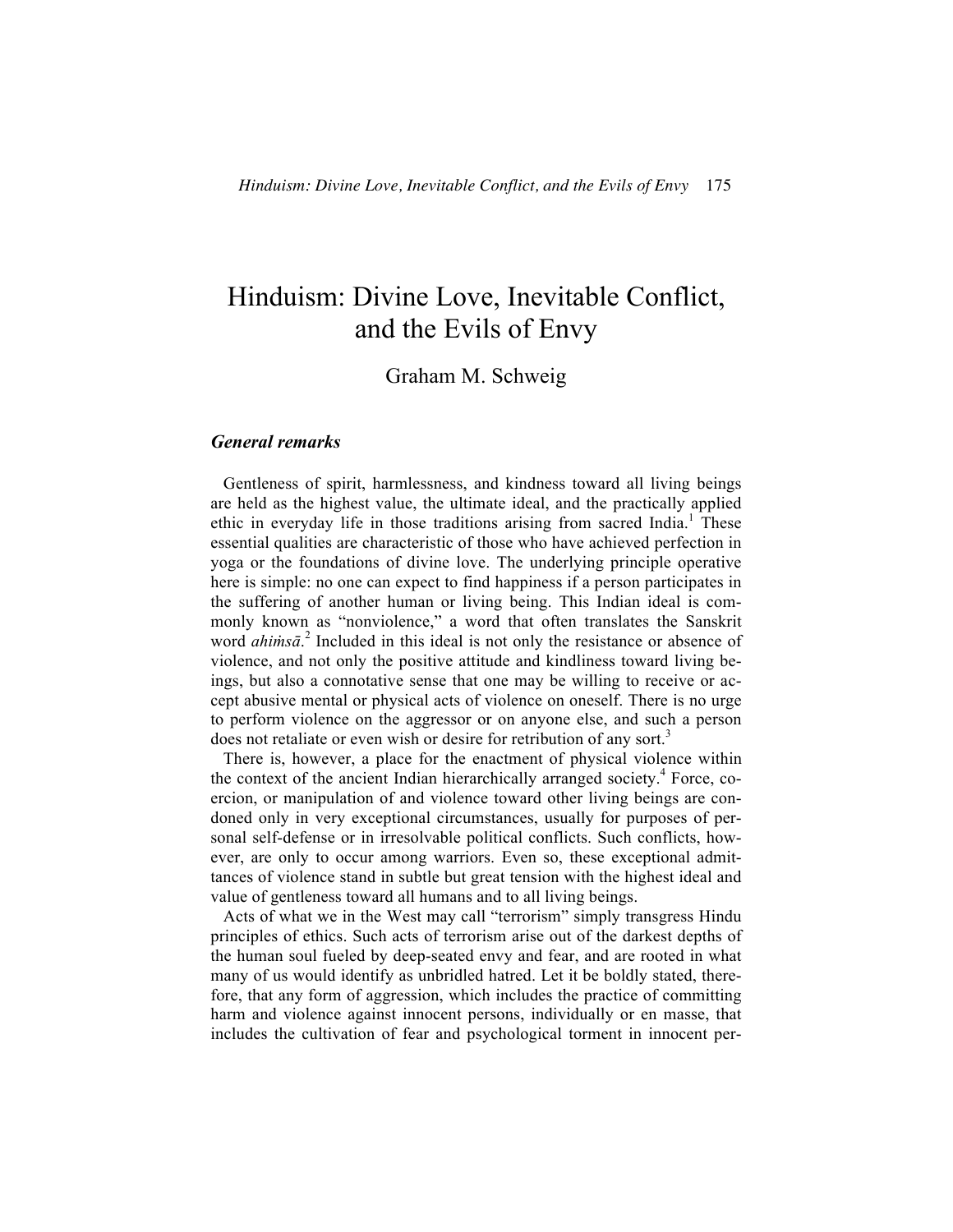sons, which may also engage various forms of physical torture as a means of killing, is unequivocally condemned and lies absolutely outside any and all Hindu codes of ethics.

 The Indian mind is not naive or unrealistic about the mixed world in which humans live. There will always be, in general, goodness, beauty, and a kindly spirit in and among humans. There will also be, from time to time, conflicts that will arise among persons or peoples that may lead to the misery and untold suffering of war. And yet there will also be some humans who are capable of causing suffering and torment to one's fellow humans and other living beings. The ancient Indian world, ideally, designed society to favor, promote, and develop the goodness in humans, and also to be able to protect its citizens from personal or political conflict by recognizing an important role for a ruling or warrior class of men. The responsibility to prevent or fight against the evil of terrorism is seen as that of such a military class.

 Three general realms from which suffering in this world can arise are described: from outside a person, from within a person, and from the interaction of persons and other beings. Natural catastrophes, a tormenting mind, or one person inflicting pain on another person or living being, respectively, are, according to Hindu traditions, the basic origins of suffering in this world. Among these three arenas, our focus is the third, the suffering that can arise between one human and another or another creature. In this third arena, we are not speaking about accidental or unintentional suffering caused by humans. Rather, we are speaking about one human being's deliberate, conscious intention to torment, torture, hurt or kill an innocent or nonviolent person or being. Moreover, in terrorism, such an intention to hurt or kill often engages the two aforementioned arenas, the natural world as well as the psychological, in order to inflict as much pain or suffering as possible. We shall now turn to Hindu sacred texts in order to illuminate further these three dimensions of the Hindu vision, namely goodness, protection, and acts of envy or hatred.

# *Envy as the root of terrorism: The Rāmāyana*

 The epic poem known as the Rāmāyaṇa is one of the most beloved sacred texts of India. It relates the story of the abduction of Rāma's wife, Sītā, by the evil, envious, but extremely powerful demon Rāvaṇa. Through the great efforts of Rāma to win his beloved Sītā back, along with the help of his brother Lakṣmana, and the much beloved and devoted monkey warrior, Hanumān, Rāma was finally reunited with his beloved Sītā. However, Rāma eventually lost his wife because of his own rejection of her. It is a sad and heartbreaking story. Even though Sītā successfully proved to Rāma that she had not been unchaste or even sexually abused or raped by Rāvana while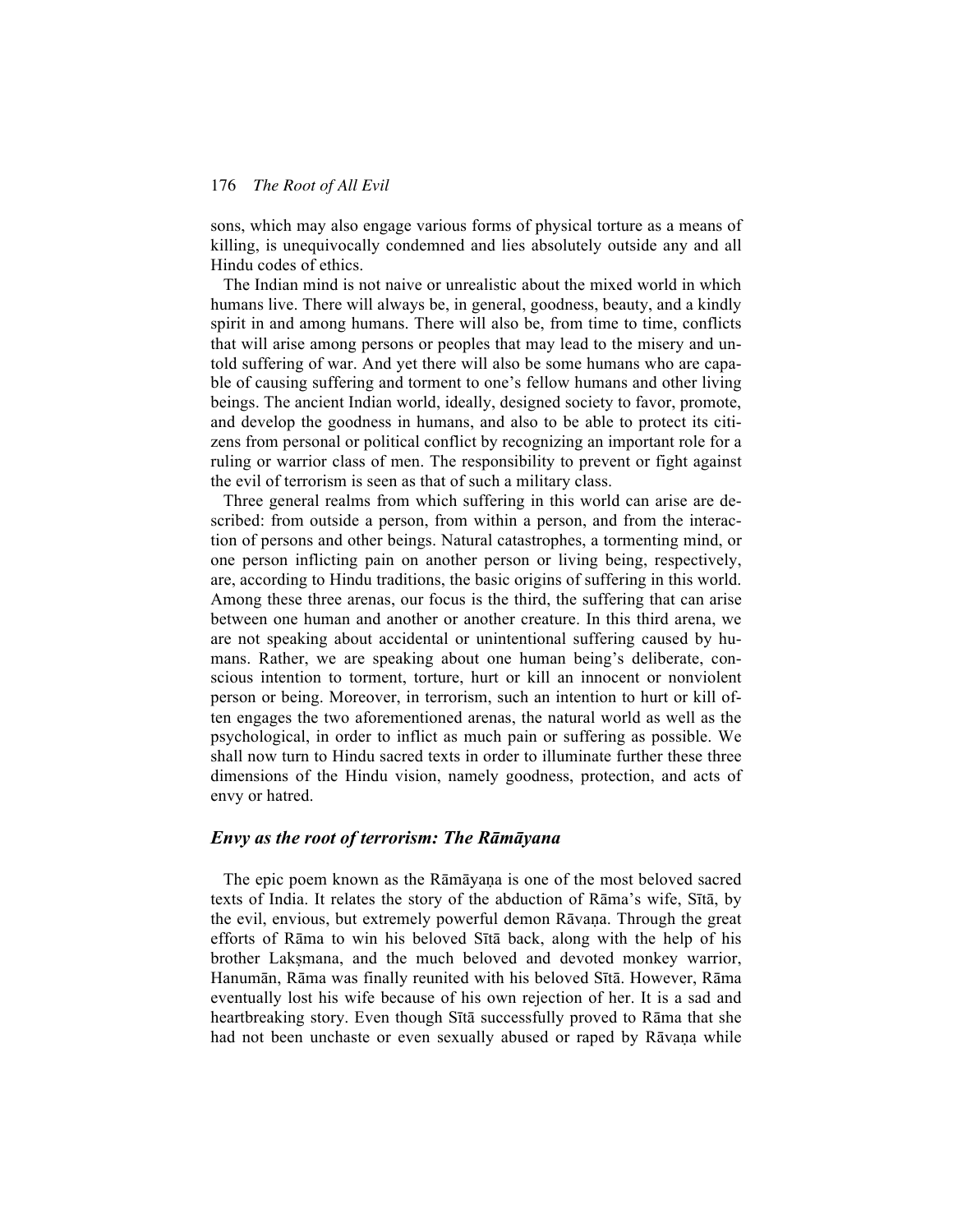under his control, Rāma was unable to accept her back into their marital union. Rāma's rejection of Sītā was due to the expectations of society: Rāma was to sustain only the purest and most exemplary royal family. Thus ultimately Sītā returned to the earth out of which she was originally born—in effect, she died—and Rāma was deprived of his beloved Sītā forever.

The character of Rāvana is important for our discussion here because he exemplifies in part the terrorist mentality. It is significant that Rāvana did not take advantage of Sītā during her long abduction.<sup>5</sup> Rāvaṇa's success as a "terrorist," one could claim, was not his abuse of Sītā (which never really occurred), but was in his ability to take Sītā away from Rāma, which led to the destruction of their royal marriage. Though Rāma won his beloved Sītā back, and externally won the fight against Rāvaṇa, in the end Rāma lost his wife, his marriage, and his love.

 Is this not the very point of envy? It is not in gaining what another has that satisfies envy, which is what in essence satisfies jealousy.<sup>6</sup> Rather, it is the achievement of another's loss and consequent suffering that is gained in envy. Rāvaṇa's success was not in having Sītā, but in Rāma's loss of Sītā. In envy it is the removal of what another has and the misery and suffering in his or her loss that satisfies envy, even if it means that the envious person must lose his or her own life in order to achieve its objective. Indeed, we see in modern day acts of terrorism that terrorists often are very willing, even desiring to sacrifice their own lives to facilitate the loss of life or the suffering of others.

 Prior to the start of the Rāmāyaṇa, a short prologue anticipates this tale of idyllic love and devastating loss. It is a short story that reveals how the author of this sacred poem, the sage Vālmīki, becomes inspired to write the epic story and poem of the Rāmāyaṇa. This prologue itself is a brief but very poignant tale that reveals, for our discussion here, something of the Hindu view of terrorism. My summary retelling of the prologue is as follows:

 Nārada, the peripatetic minstrel and renowned ageless sage who travels the universe, dropped in to visit Vālmīki at his hermitage in the wilderness. It was there that Vālmīki made an inquiry to Nārada asking, "Who is the hero in this world who is most virtuous and wise?" Nārada responded by claiming that there is such a person and then proceeded to narrate the epic story of Rāma. Vālmīki began to contemplate the story and was deeply moved by it so much so that even long after Nārada departed, Vālmīki continued to be preoccupied by its sorrowful tale.

 One morning, after Vālmīki went to the Tamasa River to perform his ritual ablutions, he took a walk along the riverbank. Vālmīki came across two loving birds sitting together in a nearby tree. They were singing to one another, rejoicing in their love and their life together. These particular birds were cranes, a species of bird that are known to be especially affectionate.<sup>7</sup>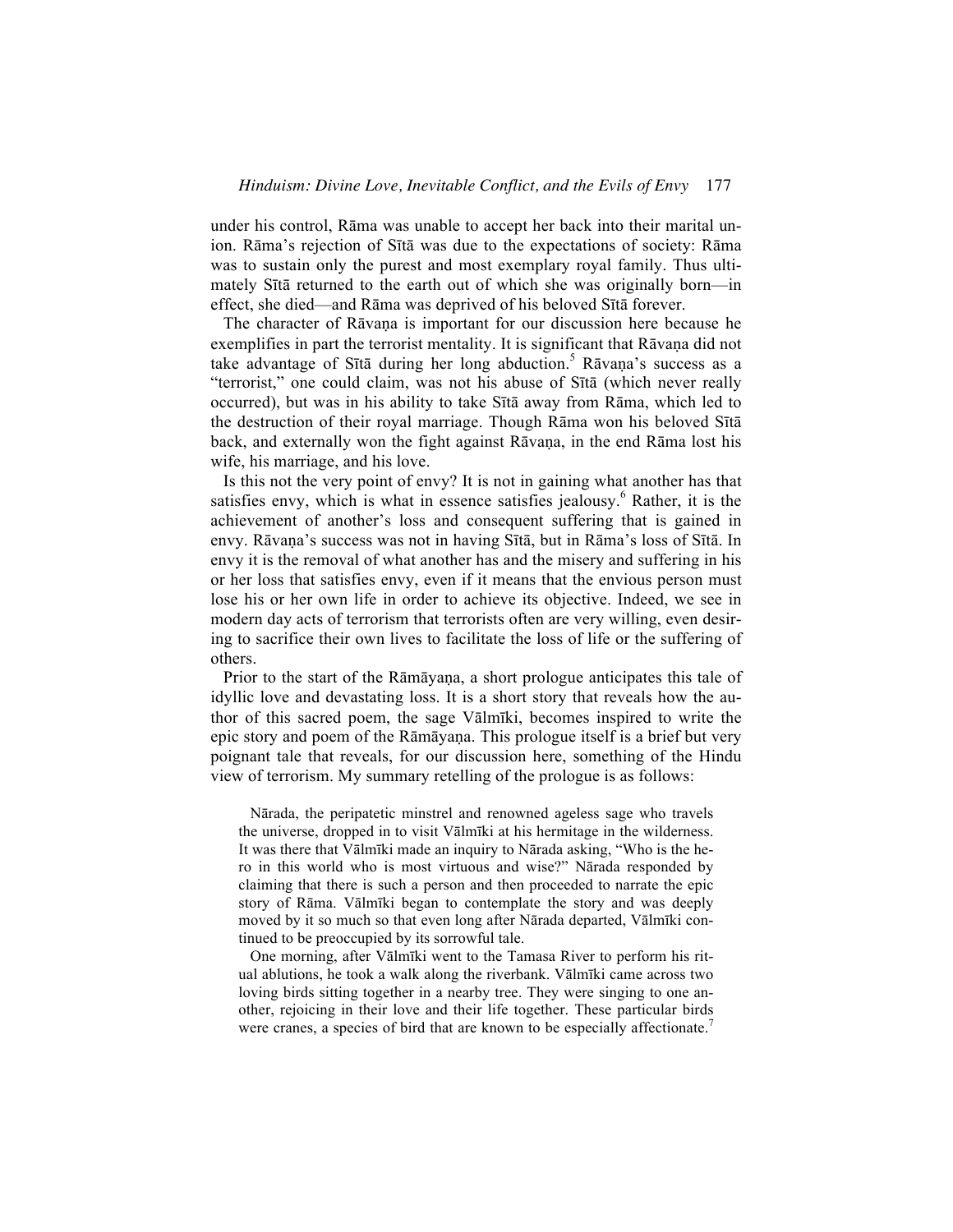Suddenly, a hunter's arrow pierced the body of the male crane, who fell to the ground and began to roll around in agony. The female crane attended her beloved mate, while she cried out with intense grief and helplessness. As Vālmīki witnessed this painful scene, out of anger he immediately uttered a curse to punish the hunter for his cruelty, a curse that would force the hunter to wander homelessly for the remainder of his life.

 After Vālmīki became aware of how his anger had consumed him, he questioned his right to curse the hunter. He then recalled the curse he uttered and became aware, to his delight, that its words contained a beautiful rhythm and music. Thus, from the angry curse came poetic verse. He discovered that his tormenting grief, *śoka*, expressed itself through the words of the curse as poetic verse, *śloka*. The relationship between grief and beauty, or *śoka* and *śloka,* respectively, inspired Vālmīki to meditate on this as the mysterious work of the divine. And as Vālmīki entered more deeply into his meditation on the story of Rāma and Sītā, it was revealed to him that out of this sorrowful event would come the inspiration to write their story, and that it should be told in the same meter and rhythm of the verse in which the curse was originally delivered.

We might say that the curse was "poetic justice," so to speak, literally and figuratively. Even so, Vālmīki still reconsidered whether the punishment truly did fit the hunter's crime. The relationship between the hunter's violent act and the author's curse is intriguing: the great work of the Rāmāyana was written out of an inspiration derived from his perhaps extreme retributive reaction to the hunter's horrific act. In other words, the sacred text may not have ever taken the poetic form that it did had the hunter not killed the lovestruck crane with his arrow, which in turn precipitated a curse in the form of verse that ultimately inspired the creation of Vālmīki's great poetic work.

 The effect that such terrible acts in this world have on softhearted souls is perhaps what is at stake here. The painful irony is that such devastating acts of violence and terror can act on those who observe them as a call to go deeper into the creative and spiritual heart. And furthermore, those who have been sacrificed in such horrific acts are, in some sense, the vital participants in a call to the rest of humanity to wake up to its true heart, and to the loftiest achievements of the human spirit.

 We can draw many observations from this prologue story that are relevant to our discussion here. The hunter senselessly and needlessly cut short and interrupted the loving relationship of these two lovebirds. The hunter took the life of an innocent crane and deprived that crane of living out his life with his beloved mate. And the hunter caused the beloved mate of the dying crane extreme torment and grief at the loss of her husband crane.

 We might ask, what part of the crime does Vālmīki's curse address? In what way is the curse a response to the hunter's crime? Most relevant to our discussion here, and perhaps a more subtle aspect of the crime that the hunter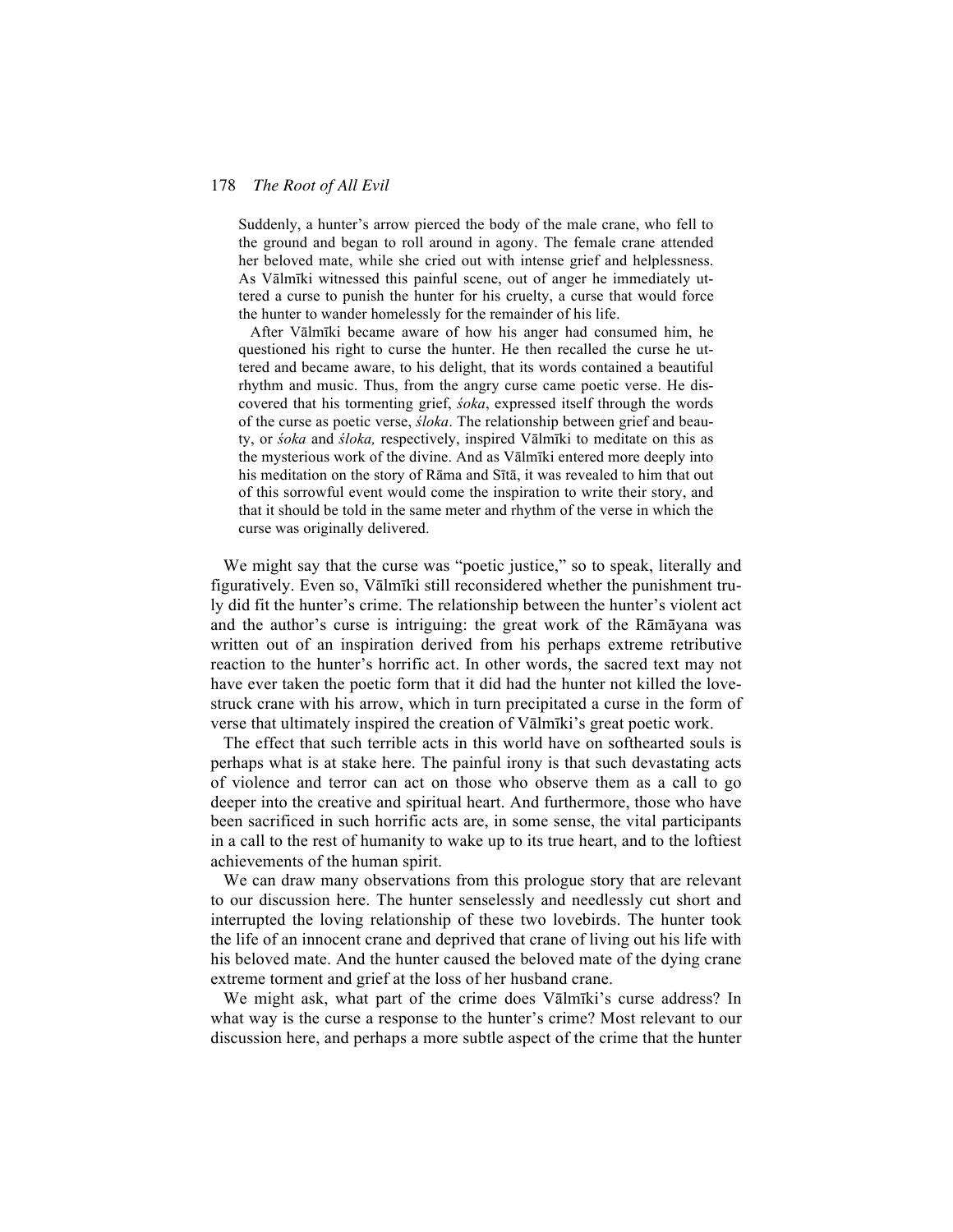committed that is directly related to the content of Vālmīki's curse, is the way the hunter's act had elements of terrorism: First, the two cranes did not see the violence coming to them; second, the cranes, once receiving this violence, could not perceive any reason behind it, for such violence appeared to be without cause and senseless; third, the surviving female crane, who was traumatized, it can be assumed will always be plagued by a fear that such a senseless act of violence will again occur with someone she loves; and fourth, and most relevantly, a loving home is disrupted—the tree was the natural home for the birds, and their home environment was shattered forever by the hunter's violence and aggression against them. The hunter, therefore, received a curse that involved homelessness because he, in effect, made it impossible for the surviving female crane to ever feel that she had the security, safety, and shelter of a home away from danger. The hunter took away a life of love in a home from the female crane. And thus Vālmīki's curse took away a life in a home of love from the hunter.

 From the simple story, it is reasonable to assume that the hunter was not envious in a deliberate way, going out to hunt for the explicit purpose to cause suffering to other living beings and to cause such deep grief and loss. After all, he was a hunter, and hunters hunt animals, albeit for a variety of reasons. Envy here, then, can be interpreted as a deeper, subtle but darker side of the human creature. It is largely unconscious as an underlying element in human nature. The message toward which the prologue seems to point is this: we as humans must be more conscious of our true nature and what can go bad. The Hindu ideal is to avoid the participation, directly or indirectly, in the suffering of other living beings as much as possible, and to attain a state of unbounded happiness in transcendence and ultimately attain supreme felicity at the very heart of the divine.

# *The Divine Contains Everything: Bhagavad Gītā*

 The theodicean challenge easily arises here in this kind of discussion. How does envy, the root of terrorism, or for that matter any evil, exist in a world that has some kind of direct or even indirect relationship or connection with the divine? Why does the dark side of humanity exist at all? It is to the Bhagavad Gītā that we now turn for gaining further understanding of the place terrorism has within the general Hindu theological picture.

 Unlike the abrahamic traditions of the West, which are known as "religions of the book," Hindu traditions engage not just one book of revelation but many sacred texts and writings. Revelation is something ongoing and unlimited and not something finite and fixed in one limited text for all time. And yet among all sacred texts arising from sacred Hindu traditions, the Bhagavad Gītā is unquestionably the most read and commented upon by tradi-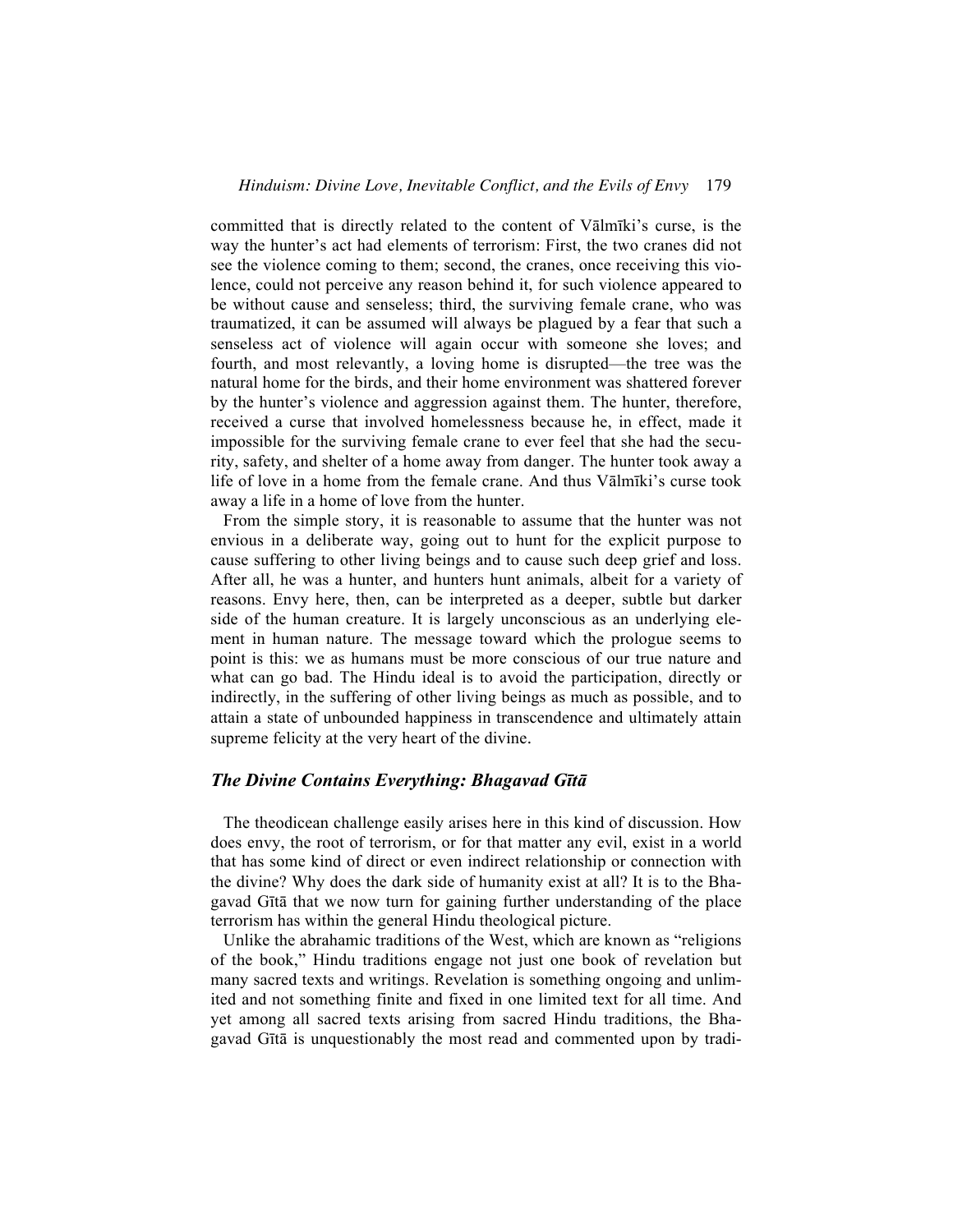tional theologians and teachers within the Hindu complex of religious traditions. Thus we may gain further insights on the ways Hindu theology addresses the question of the existence of evil in a world that has a relationship with the divine by engaging some of the ideas in the Bhagavad Gītā.

 When first reading this famous work among ancient Indian writings, the most daunting, inscrutable, and startling feature of it becomes evident: How could this sacred conversation between the supreme Lord Krishna and the blessed Prince Arjuna be advocating, among other profound ethical and spiritual principles, the virtue of nonviolence, in the middle of the battlefield on which Arjuna, the great warrior, was about to fight with his own army of qualified soldiers against an opposing army that aggressively faced him? Here, in this most sacred of Hindu texts, is the veritable testimony that nonviolence is part of the highest ideal of human behavior. Yet, at the same time, there is a place for combat as a very last resort, but only between warriors, as we find on the battlefield of Kurukshetra, the battlefield on which Arjuna finds himself struggling.

 This short, eighteen-chapter book of about 700 beautiful flowing Sanskrit verses opens with the mounting tension of immanent battle as each of the armies looks over the other. By the end of the first chapter and the beginning of the second, our narrator describes how the full impact of the immanent battle suddenly dawns on Arjuna, as he is about to lead his own men into battle against an enemy army that consists of many of his own friends and teachers, along with his own kinsmen. Arjuna, anticipating that he will have to fight, perhaps even kill, ones for whom he has felt love or deep respect, is overcome by grief and hurled into a deep depression.

 The Gita opens with an irresolvable ethical conflict in order to teach its readers first that there will always be conflict in this world, and as a last resort war may be necessary. Thus a military class of men must be assembled for society. Second, the ethical conflict that Arjuna faced states that there will always be painful and irresolvable conflicts in this world that must be resolved at a level that goes beyond ethics, as such conflicts defy resolution by any ethical system, no matter how comprehensive and thorough it may be. Such irresolvable ethical conflicts urge the human mind and heart to probe deeper realms of the self to find resolution. Third, we encounter a familiar dynamic, as we saw in the Rāmāyana. Exposure to the conflict, suffering, and grief in this world can catalyze the loftiest spiritual teachings. Had this conflict not arisen with Arjuna at the start of the Bhagavad Gītā, Krishna would not have delivered his teachings to humanity.

 But the most signficant point is that the reality of things in this world contains and, indeed, must contain the beautiful, the horrible, and everything in between. Several places throughout the text, and especially in Chapter Eleven, Krishna gives Arjuna a vision that reveals "the big picture," as it were,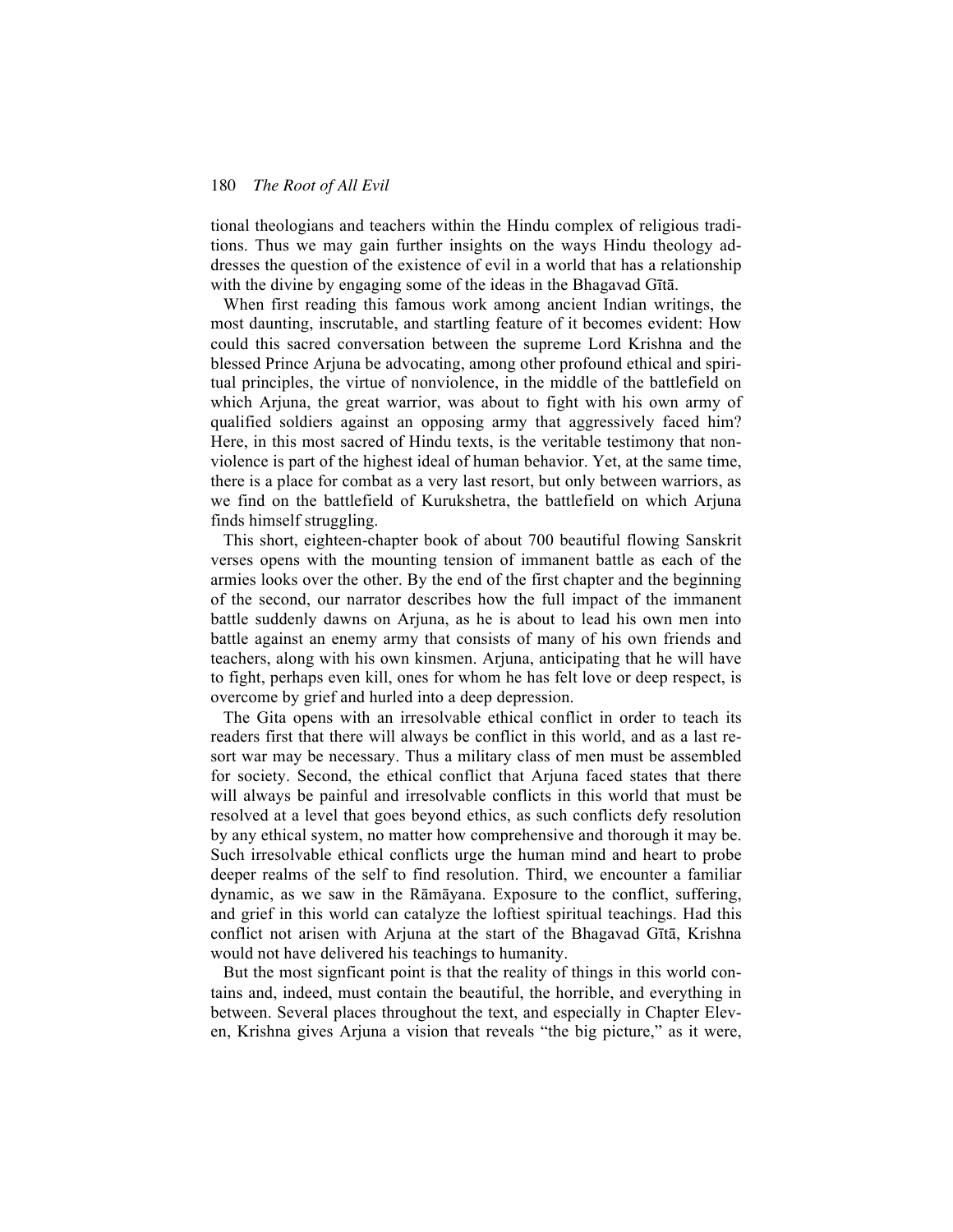were, the total picture of this world in all its splendor and with all its horrors. Krishna introduces this daunting, cosmic manifestation with the following words:

> Behold my forms, O Pārtha, by the hundreds, or by the thousands— Divine, of various types, and of various colors and appearances. $\delta$  (BG 11.5)

 Everything in this world, from true happiness to untold suffering and misery, is facilitated by this external dimension of the divine, or the "universal form" (*viśva-rūpa*).9 It is in the experience of this vision that Arjuna learns that there is a total world process of change in which everyone and everything participates that necessarily includes the hazards of envy and hatred, which are just a few agents of change: "Before you, in one place, behold now the entire universe, with every moving and nonmoving being within my body . . ." (BG 11.7). Thus within that divine body is everyone, including envious persons, terrorists, etc.

 The inclusion of the total spectrum of goodness and evil in this world has fundamentally to do with the law of love: if humans did not have the total freedom to act in goodness or even from the darkest depths of evil, then the human heart would be without total freedom and therefore, in some measure, would be coerced or forced. For love to be love, there can be no coercion of any kind. True and pure love can only be issued forth from a heart that has total freedom of choice. Anything less than total freedom of the heart would dissolve love into nothing or, even worse, a fear-induced obedience and surrender.

## *The vision of evil within Hindu theology*

 According to the Hindu vision of the divine, simply put, nothing can exist outside of ultimate reality. Therefore, acts of envy, extreme selfishness, and even the evils of terrorism, as well as other evils fueled by deep-seated fear and envy, are at some level part of that ultimate reality. But they are part of this very mixed world, a world that must possess this mixture of the beautiful and the dreadful, as has already been discussed. But this world, in relation to the divine, is external. This world is not closer to the heart of the divine, but rather it is further away from the divine. It is a permanent world divinely or-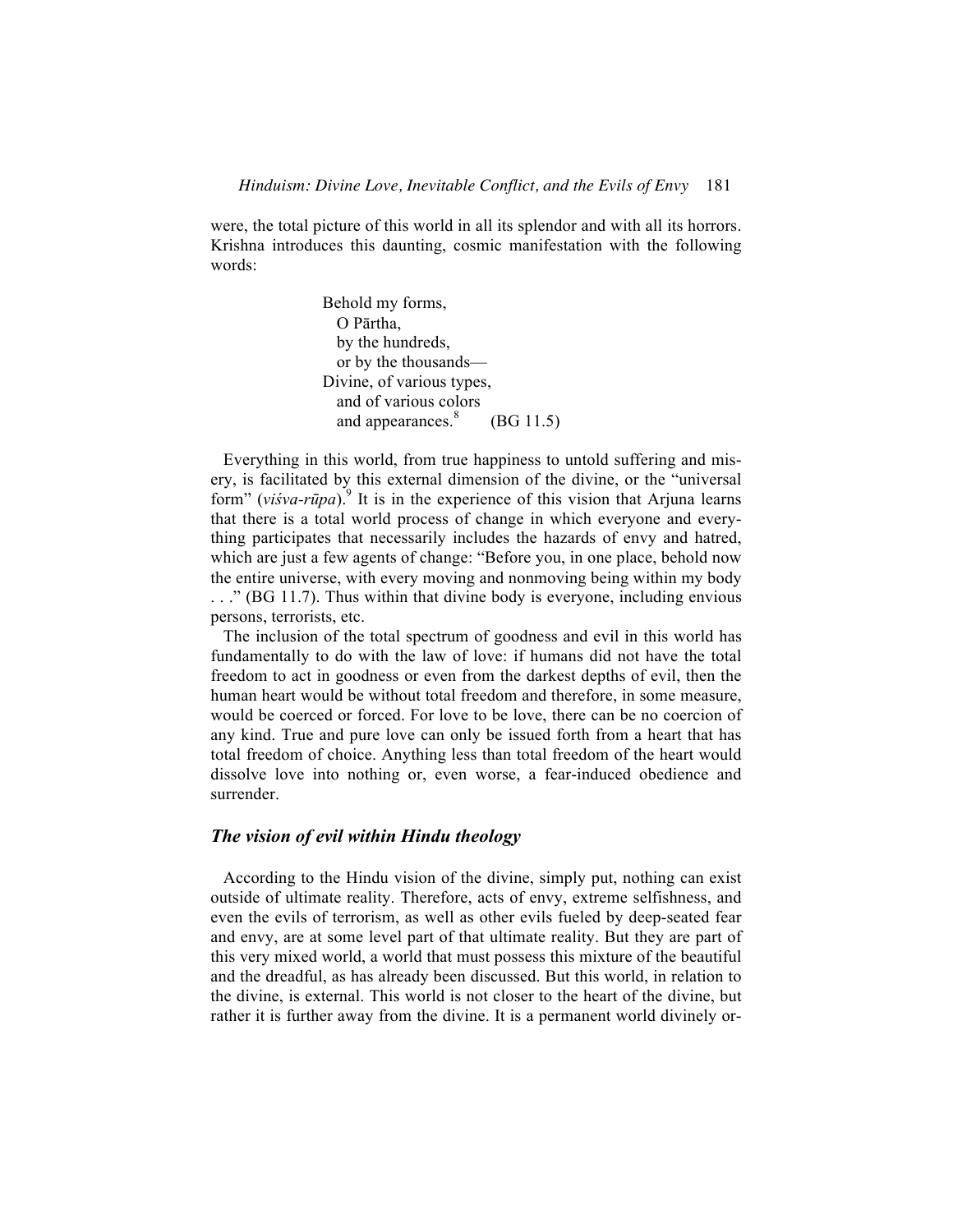dained and sustained that is filled with impermanence, and its divine status is less than the inner worlds of the infinite divine spirit.

 Thus the ultimate reality, discernable in the Bhagavad Gītā, has four layers. The divine contains everything, and yet the integrity of deity within the divine is preserved in different ways and especially at the highest. The purpose of these four layers, as we shall see, is to reciprocate at different levels of the divine with the human heart: in the outer, inner, and innermost worlds. To appreciate this manifestation of the universal form that contains divine might, it is important to understand the outer world manifestation of the divine in relation to the hierarchical arrangement of the other divine manifestations, and how each corresponds to the refinement and achievements of the heart. The four types of manifestations of the divine, who is Krishna, are the following, going from the outer world or external divine manifestation, to the inner and finally to the innermost worlds of the divine:

(1) "The Universal Form," Vishva Rūpa: The picture of this part of the divine manifestation painted by the text is one of a range of forms conveying a divine presence, but it is a picture of the divine presence and actions specifically within the outer world:

> Whatever form of existence possesses abounding power, contains the beautiful, or is well-endowed with excellence— Understand that every such form has become fully manifest from but a part of my splendor. (BG 10.41)

A vision of fate is projected by the Gītā's display of this divine manifestation, even though Arjuna was left with a choice by the end of the Gītā either to fight in the battle that was in front of him, or not. The Universal Form displayed a terrifying aspect to this world that itself originates in the divine. This Form is a combination of all that is attractive and sublime and at the same time all that is terrifying and horrific.<sup>10</sup> The Universal Form cultivates an appreciation of the presence of the divine in this world, while this mixed world also can draw one away from such an appreciation as well—a kind of lovehate relationship, as it were. Additionally, in its displays of might, beauty, and sublimity, the Universal Form delivers "the big picture" for Arjuna, putting into perspective the smaller painful pictures through which everyone must go. The message here is that no matter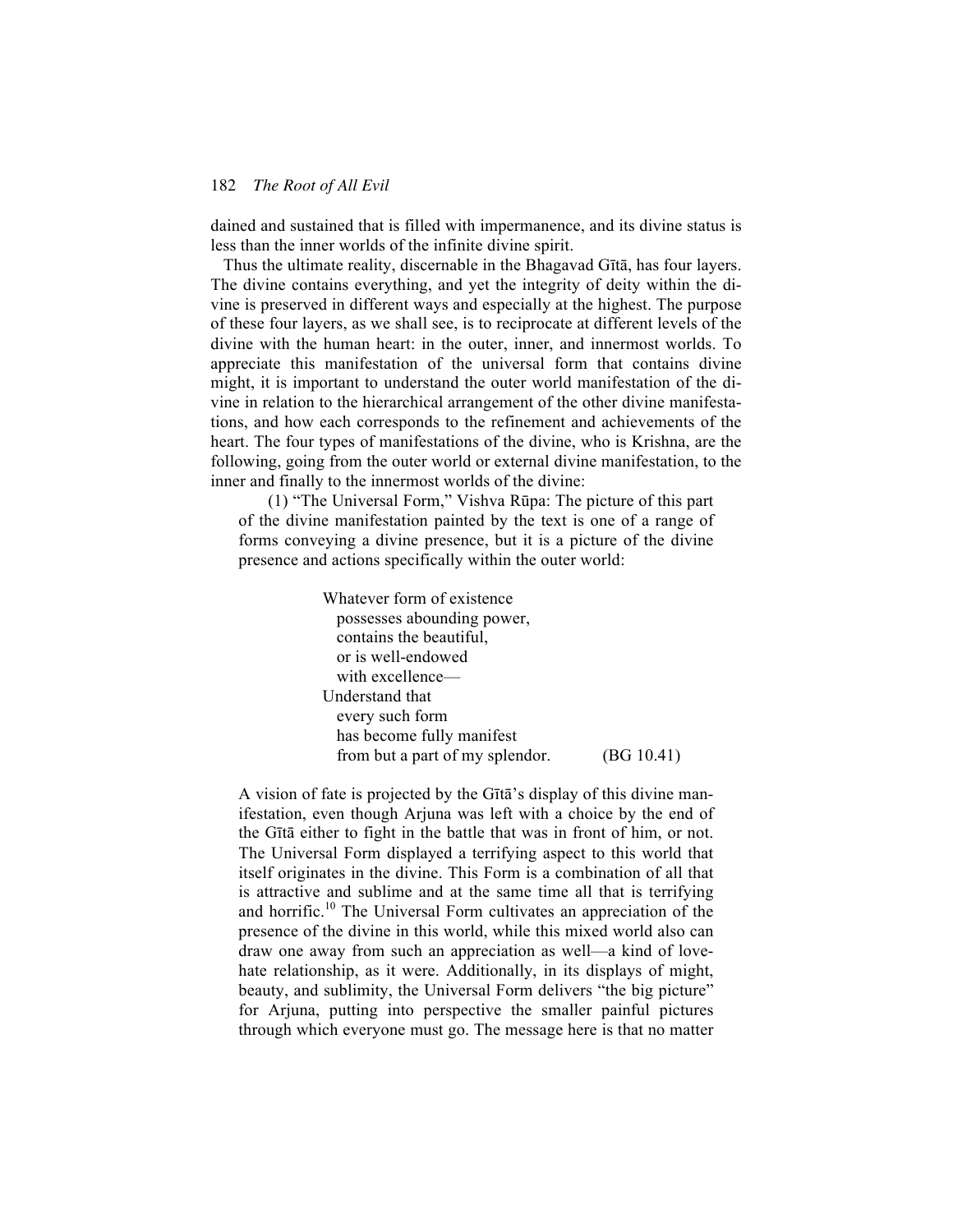how horrific and painful the events of this world may be, there is ultimately a more loving purpose of which they are a significant part. The human heart at this initial stage develops a deep reverence, and one has the opportunity to see both the light and the dark in nature and the nature of things. And one makes choices that fuel and focus upon the true heart, true love, and a true vision of the world that sustains and uplifts the human spirit to greater spiritual depths beyond this world.

(2) "The Total Utimate Reality," Brahman: It is both the immanent and transcending all-encompassing spiritual foundation in which everything is situated and on which everything depends. "Therefore eternal Brahman . . . pervades everything . . ." (BG 3.15). And yet this spiritual all-inclusive power has its original source at the highest level of the divine, namely from Krishna, the fourth innermost world of the divine: "Truly, of Brahman, I am its foundation . . ." (BG 14.27). The soul who has realized this inner world of Brahman experiences an imperishable and boundless happiness:

> The self who is not attached to external contacts, who finds happiness within the self— That one whose self is absorbed in the yoga of Brahman through yoga, attains imperishable happiness. (BG 5.21) Thus, with the self always absorbed in yoga, the yogi who is completely free from impurity, Happily enjoys, due to contact with Brahman, boundless happiness. (BG 6.28)

It is in this manifestation of the divine, known as Brahman, that the human heart evolves to total acceptance and tranquility. Now the human heart can let be what is. The heart now knows a level of humility that includes the blissfulness of serenity. It is the experience of a divine union as a deeply interconnected being that is part of all Being.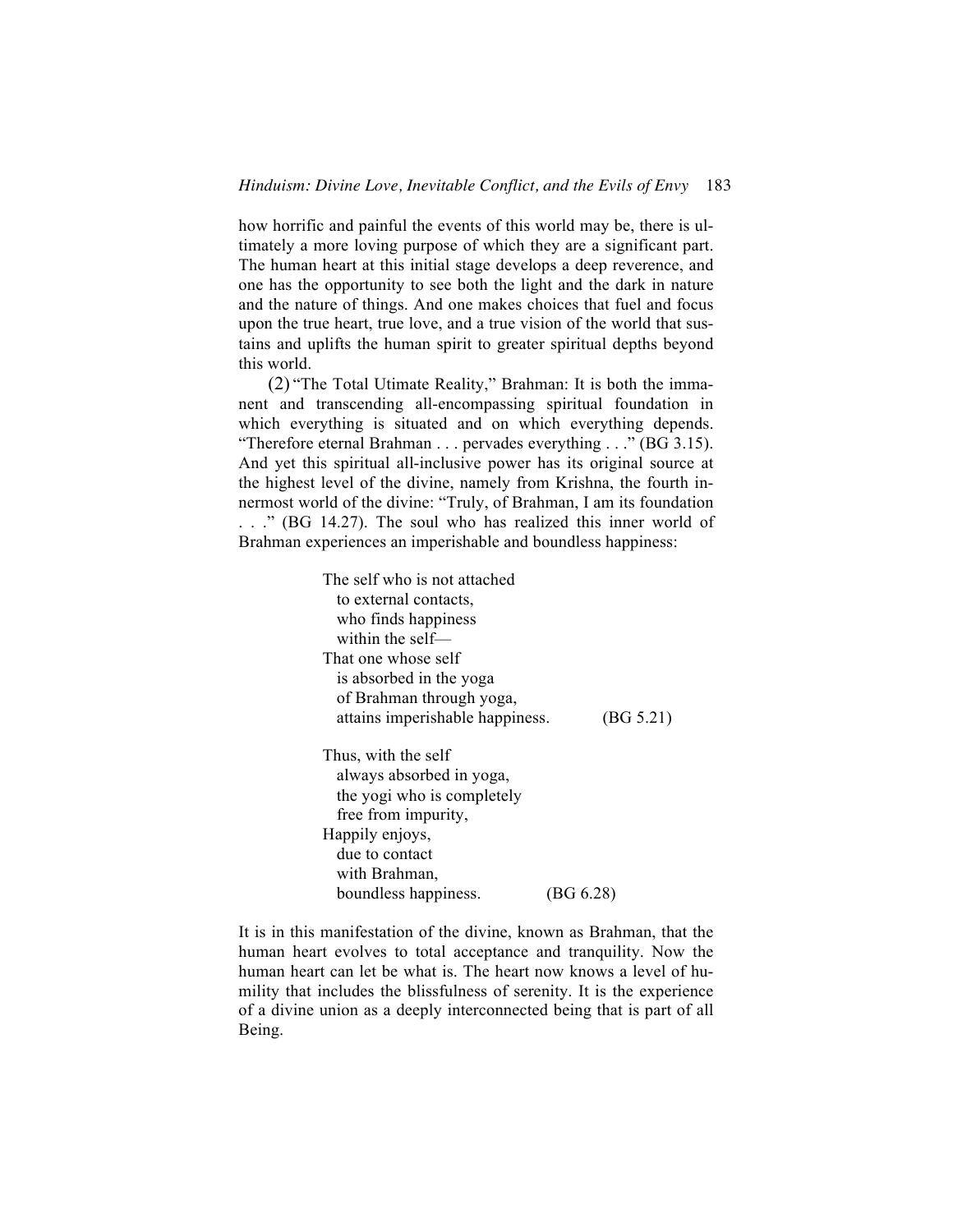(3) "The Personal Divine Presence," Purusha: In the Fifteenth Chapter of the Gītā, Krishna explains that there are three types of *puruṣas*, or "persons." The first two types pertain to both conditioned and liberated humans. The former is known as the "perishable person" (*kṣaya-puruṣa*) and the latter as the "imperishable person" (*akṣaya-puruṣa,* BG 15.16). The third *puruṣa* pertains to the divinity, known as "the supreme Self" and "the everpresent supreme Lord":

> Yet there is another an ultimate person called "the supreme Self," Who, entering into the three worlds, maintains them as the everpresent supreme Lord. (BG 15.17)

It is here that the soul perceives the personal presence of the divine in everything and in all living beings. "Vasudeva [the cosmic form of Krishna] is everything!" (BG 7.19) exhorts such a soul. Such a person sees all humans, whether they be fulfilled, miserable, or evil, as the same because they each possess this divine presence, since such a soul possesses a special kind of knowledge that informs the heart:

> Among these, the person of knowledge, who is constantly absorbed in yoga that is solely an offering of love, is exceptional. For I am so dearly loved by the person of knowledge, and that person is dearly loved by me. (BG 7.17)

By now the heart has perceived so strongly the powerful pantheistic presence of supreme being, or supreme existence in Brahman. Such a heart has cultivated a humility of total acceptance, and has also the capacity of heart to be compassionately loving toward all beings. Such a soul can perceive the presence of the One who abides in all beings: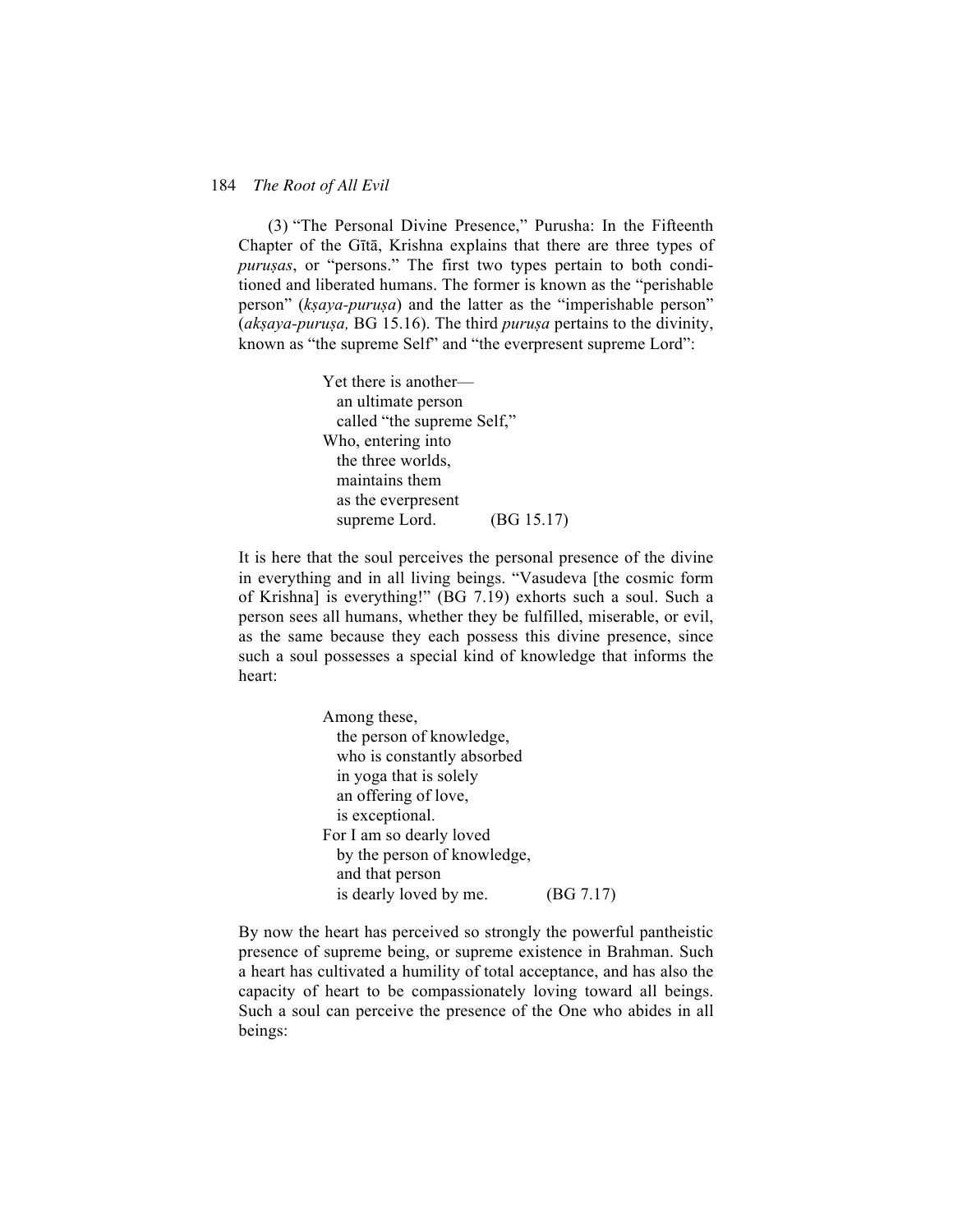One who, abiding in oneness, offers love to me as the One who abides in all beings, In whatever way one appears to be living that one is a yogi who lives in me. (BG 6.31)

And finally there is such a high degree of empathy in such compassionate love for all beings:

```
One who sees, 
   by comparison to one's self, 
  the same in all [beings], 
 O Arjuna,
Whether it be happiness
  or suffering—
  that yogi is considered 
 to be the highest. (BG 6.32)
```
(4) "The Ultimate Divine Person," Purushottama: The source of the pervasive personal presence of the divine and the source of both Brahman and the Universal Form is the Ultimate Divine Person. This is the highest and yet most intimate and most personal divinity. These different manifestations of the divine are different ways that divinity embraces souls that correspond to souls' capacities to love and embrace divinity. As the previous stage develops "compassion," this stage develops the soul's "passion" for the highest and most intimate form of the divine that one can know. This passion of souls is ignited when comprehending and feeling the passion and desire that divinity has for souls:

> Hear still further the greatest secret of all, my supreme message: "You are so much loved by me!" Therefore I shall speak for your well-being. (BG 18.64)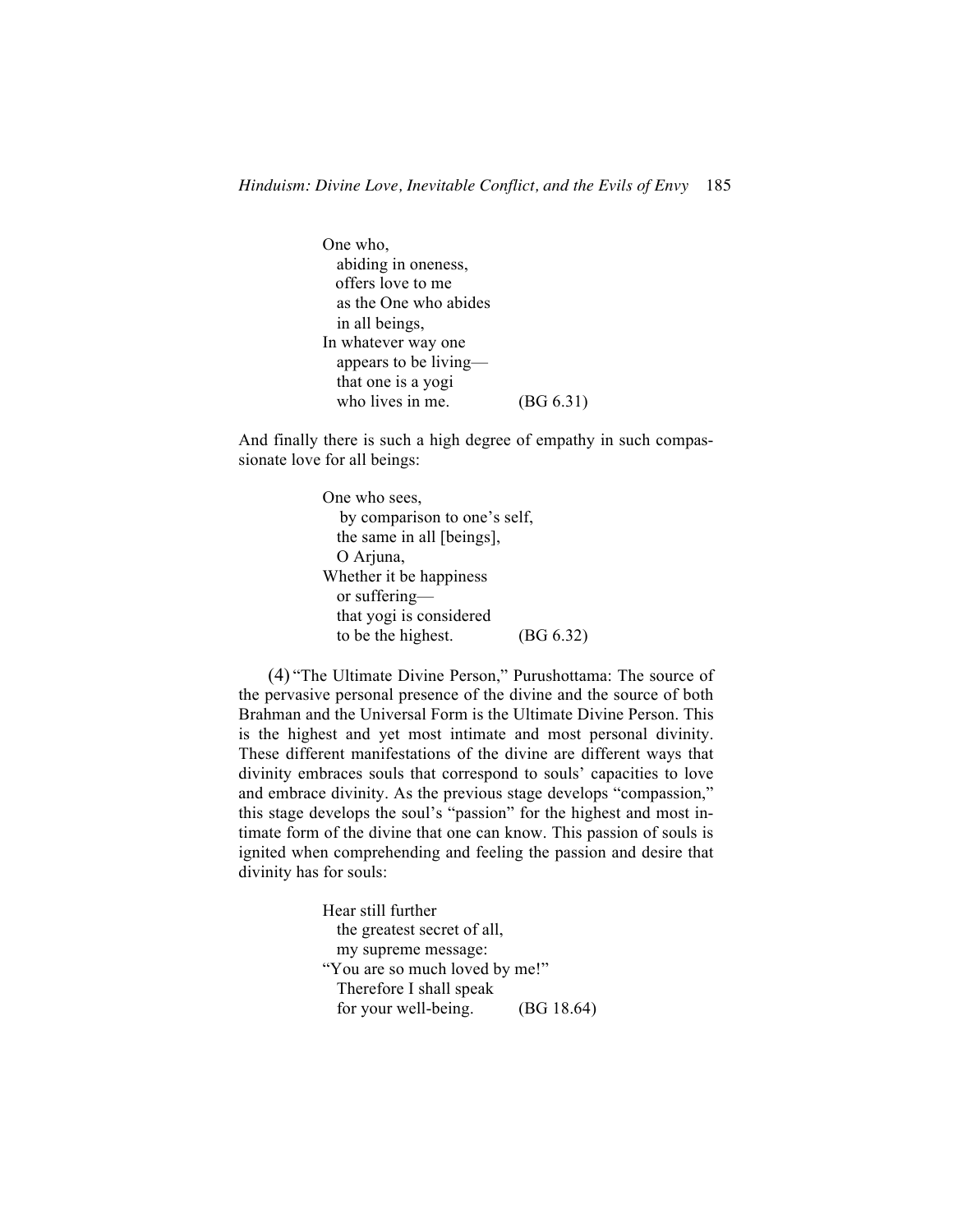# *Concluding reflections*

The passion of souls for the divine, and the passion of the divinity for souls, represents the innermost world of the heart. The achievement here for souls is pure love, and a love that is such a totally self-transforming state of being that one's life in this world or another world makes little difference. The Hindu tradition of the Gītā places the perfection of the heart and divine love far above and away from the evils of this world, which would include terrorism.

 And yet there is, in a peculiar sense, an important connection between this most secret, most interior world of the divine and the everyday world in which all humans find themselves. Acts of terrorism and similar acts of evil are tacitly yet monumentally testimonials of a heart that has reached the darkest depths of fear, hatred, cowardice, and even a pleasure in the suffering of others. And those who have suffered at the cowardly hands of evil are themselves the real martyrs of the heart, the true and courageous souls who unwittingly have become participants in a greater world process that ultimately facilitates the evolution of the heart. And thus such persons sacrifice for the freedom required for a heart to offer itself in love for the sake of other hearts.

 Divine love, then, is juxtaposed and in sharp contrast to the inevitability of social and political conflict that may require battle, as a last resort. This tension here is most acutely felt in the text of the Bhagavad Gītā and the Mahābhārata story out of which it comes. What is referred to as "terrorism" in the modern age is, according to Hindu traditions, what is born out of an uncontrolled and eruptive fear and hatred that transgresses the Hindu ideal of divine love and all ethical codes concerning conflict and even war, which is always seen as a last resort. With regard to the conflict of war, the tradition seems to consistently express the inevitable futility of it: no one wins, everyone loses. Yet, Hindu theology must make room for the hearts gone bad in this world, as love cannot be coerced, it cannot be forced, it cannot be manipulated nor can it be shaken or taken by anyone. This mixed world, as we have seen, in some sense must have this mixture of good and evil in order to ensure the freedom of the heart.

 The message of the futility of war appears to be one of the overarching themes in Hindu sacred literature. Terrorism for the tradition is almost an unthinkable act on a societal and political level. But according to the Hindu vision, terrorism begins with the individual who is him- or herself terrorized by fear, by hatred, and by death, and thus ultimately it is seen as first a personal act. Finally, according to the Hindu vision, the universe is ultimately a loving place. Evil never wins out. There is no such thing as "pure darkness" for the soul, yet there is such a thing as pure light and goodness, or *viśuddha-*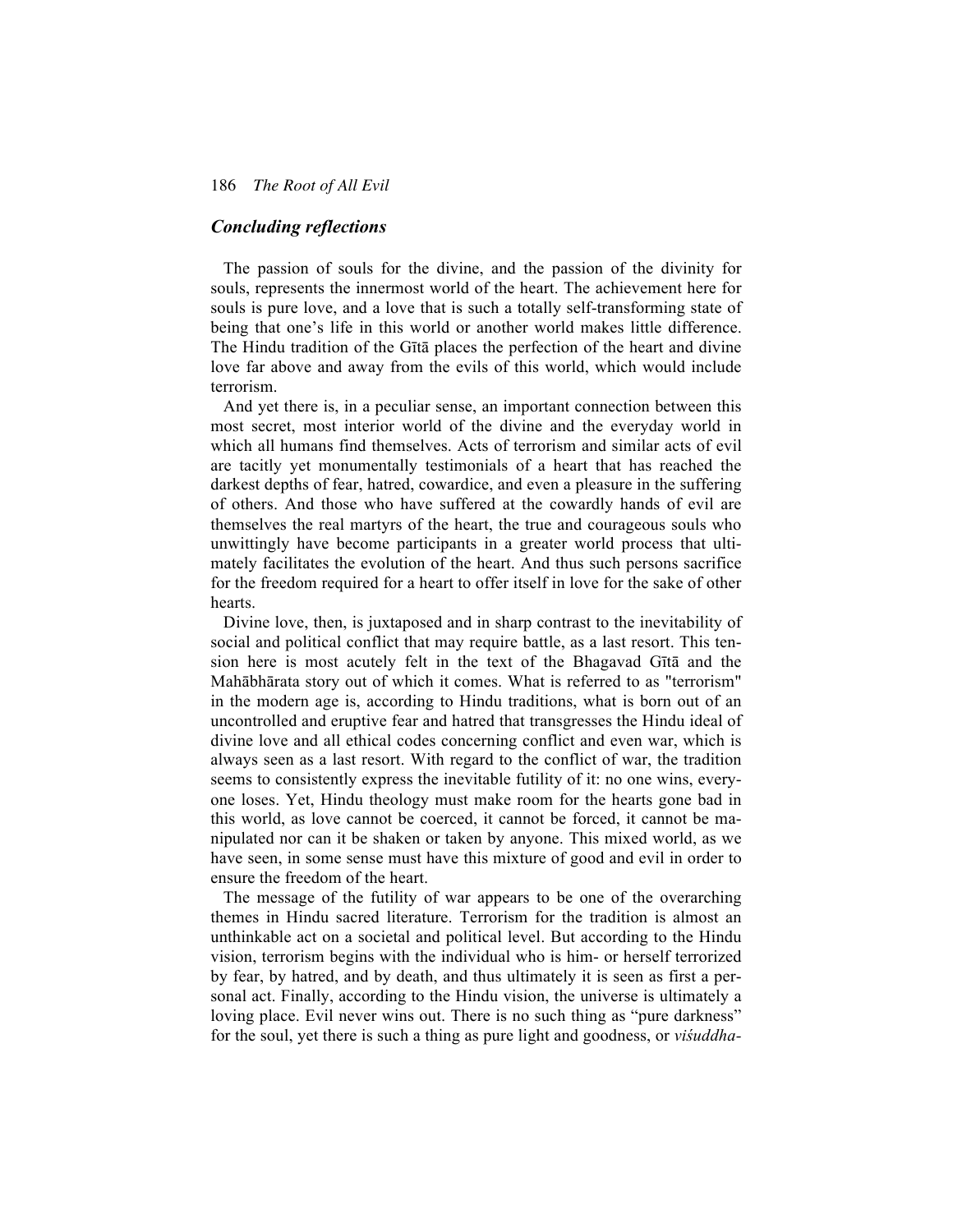*sattva*. And the Hindu vision challenges humans to be grateful for all that is good in this mixed world, and if confronted by evil to respond not with retribution. Rather, the tradition calls us to be transformed by a world of beauty and poetry, a world that goes beyond evil—just as the author of the Rāmāyaṇa, Vālmīki, transforms the "angry curse" into "poetic verse."

<u>.</u>

 $<sup>1</sup>$  India is the birthplace of numerous ancient religious traditions, many of which have not sur-</sup> vived throughout time, and others that have flourished to this day. Here I'm including in the phrase "traditions arising from sacred India" not only the traditions that currently make up the Hindu complex of religions, but I am also including the so-called "high traditions" of Jainism, Buddhism, and Sikhism, and even the independent practices of Tantra and Yoga that have often influenced and become an essential part of South Asian traditions. 2

The meaning "nonviolence" may give the impression, however, that *ahiṁsā* is limited to nonparticipation in physical violence. But its sense also includes nonviolent mental acts or a state of mind. The word *ahiṁsā* breaks down as two parts: the negative prefix *a-* that can be translated as "without" and the qualities indicated by the positive noun stem *hiṁsā*. The word *hiṁsā* possesses meanings that pertain to physical violence, such as "harm" or "injurious," but it also has meanings that pertain to mental states of violence, such as "hostile," "bearing malice," "abusive language," or even "mischief" (Monier Monier-Williams *Sanskrit English Dictionary*).

 $3$  This approach to nonviolence can be seen especially in the lives of the Buddha in the ancient world and Mohandas K. Gandhi in the modern world. 4

<sup>&</sup>lt;sup>4</sup> Ancient Indian society was divided into four major areas of functioning that were compared to the parts of the human body as early as the Vedas. The educating class, or *brāhmaṇas*, were compared to the head of the body or the intelligence of society. The ruling and military or warrior class, *kṣatriyas*, were compared to the powerful arms of the body. Persons in business or trade of all kinds, *vaiśyas*, were compared to the stomach of the body. And the skilled workers who supported the upper three portions of the society, *śudras*, were compared to the legs of society. Each is necessary and constituent to a smoothly functioning society. And it was only the ruling or warrior class who were supposed to engage in acts of violence to protect society. These four divisions of ancient Indian society, or *varṇas*, should not be confused with the oppressive "caste" or *jāti* system that arose more during the much later Muslim period of Indian history.

 $5$  The story relates that Rāvaṇa was cursed to lose his immortality should he take advantage of any woman. So he would keep a harem from which many women would voluntarily give themselves to him. But Sītā would not be seduced by Rāvaṇa or succumb to the pressure of the other women in the harem to submit. Despite this detail of the story, however, what's relevant to our topic here is effectively what Rāvaṇa achieves by abducting Sītā.<br><sup>6</sup> In common parlanea, the words jealousy and envy are often employed.

In common parlance, the words jealousy and envy are often employed synonymously or interchangeably. However, our presentation of the two words here requires a strict and clear distinction between the two, to bring out the essential force of each of the two words.

OED describes this special type of bird, known as the crane, with the following: "a tall, longlegged, long-necked bird, typically with white or gray plumage and often with tail plumes and patches of bare red skin on the head. Cranes are noted for their elaborate courtship dances."<br><sup>8</sup> Translation mine, and any following translations are also mine. See my *Phagmad Gita*:

Translation mine, and any following translations are also mine. See my *Bhagavad Gītā: The Beloved Lord's Secret Love Song* (New York: Harper Collins, 2007).